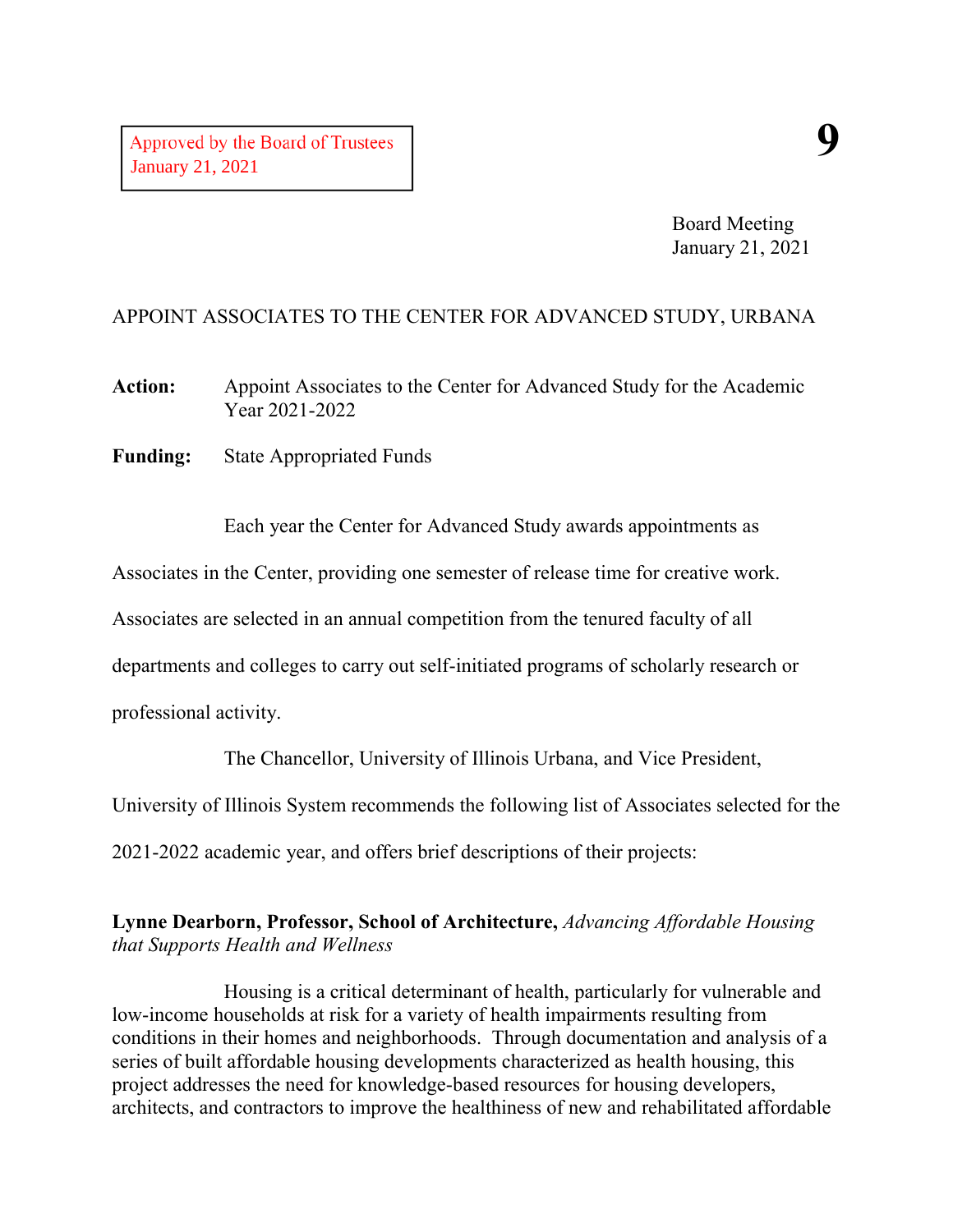#### housing. **Mani Golparvar-Fard, Associate Professor, Civil and Environmental Engineering,** *AI-Driven Construction*

This project focuses on preliminary research and conducting planning activities that aim to create the foundational ideas, technologies and technical workforce that allow Artificial Intelligence (AI) research to support safe, productive, efficient design, construction, and maintenance of national buildings and infrastructure systems. Any small improvement in the \$1.4 trillion inefficient, unsafe construction industry can save billions of dollars and many lives.

#### **Mark Hauber, Professor, Evolution, Ecology, and Behavior,** *In search of Neuroendocrine Mechanisms of Host-Parasite Interactions*

Professor Hauber plans to formalize and test the hypothesis that the contrasting needs of a parent bird having to incubate its own eggs, while also rejecting parasitic eggs, are mediated by opposing hormonal mechanisms already involved in aggression and parental care. The project will have broad implications for behavioral ecologists studying coevolutionary arms-races as well as for comparative psychologists interested in concepts of self- vs. non-self-discrimination.

# **Marc Hertzman, Associate Professor, History,** *Palmares after 1695: Diasporic Inheritance and the Deaths and Afterlives of Zumbi*

The project examines the afterlives and cultural, spiritual, physical, and monetary inheritances of Palmares, one of history's largest and longest-standing fugitive slave settlements. The research and methodology will put into dialogue the scholarship on Brazilian and Latin American history, the African Diaspora, Indigenous Studies, and Environmental History, as well as ongoing conversations about slavery reparations.

### **Gilbert Holder, Professor, Physics,** *South Pole Telescope Data Analysis*

The South Pole Telescope is a 10m telescope at the geographic South Pole that is making sensitive high-resolution maps of the mm-wave sky. These maps will be used in a search for gravitational waves produced when the universe began, as well as to map the mass fluctuations on scales of billions of light years.

# **Craig Koslofsky, Professor, History,** *Skin in the Early Modern World, 1450-1750: The Deep Surface*

Professor Koslofsky's book project examines human skin as a place where history is made. He focuses on skin marking (including tattooing and branding), skin color, and medical discoveries about skin in the early modern era, the period in which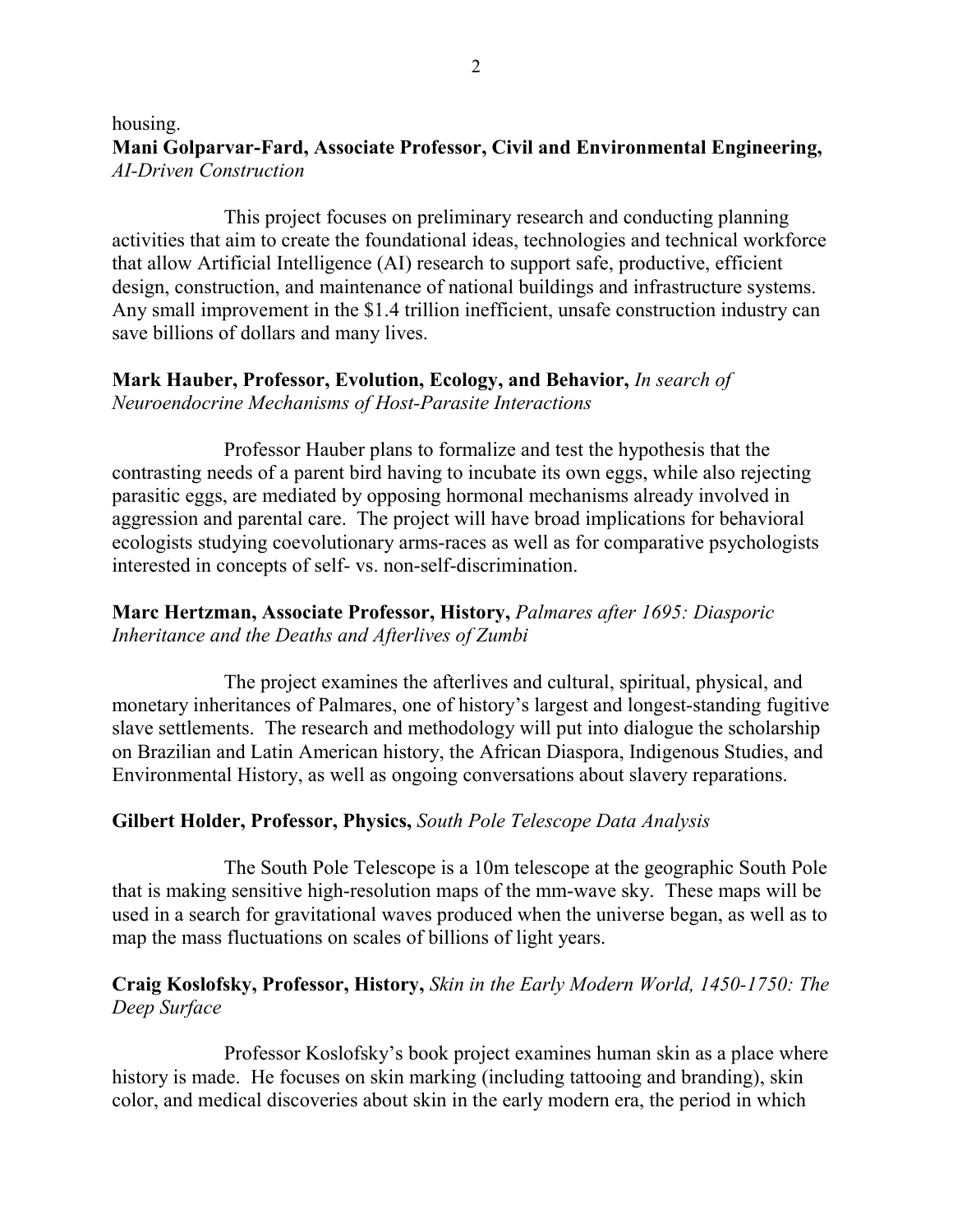intensifying global trade, especially the slave trade, transformed the place of skin in world history.

# **Lijun Liu, Associate Professor, Geology,** *Impacts of Continental Evolution on Global Climate Change*

How Earth's continents survived the long geological history and modulated surface environment and climate is an important open question. Professor Liu's multidisciplinary effort considering geology, geophysics, and climate change within a geodynamic framework points out a way forward.

### **Sonali Shah, Associate Professor, Business Administration,** *The Fruits of One's Labor: Uncovering the Factors that Shape Sustained Technology Adoption to Reduce Post Harvest Loss*

This research project seeks to uncover the factors that support the sustained adoption of technologies used to reduce post-harvest loss by smallholder farmers in sub-Saharan Africa. Findings will inform theories of technology adoption and collective action, as well as help target interventions towards those individuals most likely to implement them, continue to use them over time, and diffuse them to others in their community.

# **Helga Varden, Professor, Philosophy**, *Transforming Our Social Contracts*

In *Transforming Our Social Contracts*, Professor Varden seeks to present a historically informed, Kant-based contemporary theory of justice as human freedom. She aims to show that despite the many shortcomings and failures of the existing liberal theories and philosophical practices, freedom, human dignity, and shared, accountable public governance are still ideals worth working toward by developing the tools that Kant—in close dialogue with his predecessors—left us.

# **David Wilson, Professor, Geography**, *Toward an Understanding of Gentrification's Third Wave in Chicago*

This research examines the little understood third wave of gentrification in America's quintessential gentrifying city, Chicago. Professor Wilson will assess a central dimension of how current gentrification unfolds in this city: its social, psychic, and economic impacts on populations.

The Board action recommended in this item complies in all material

respects with applicable State and Federal laws, *University of Illinois Statutes, The*